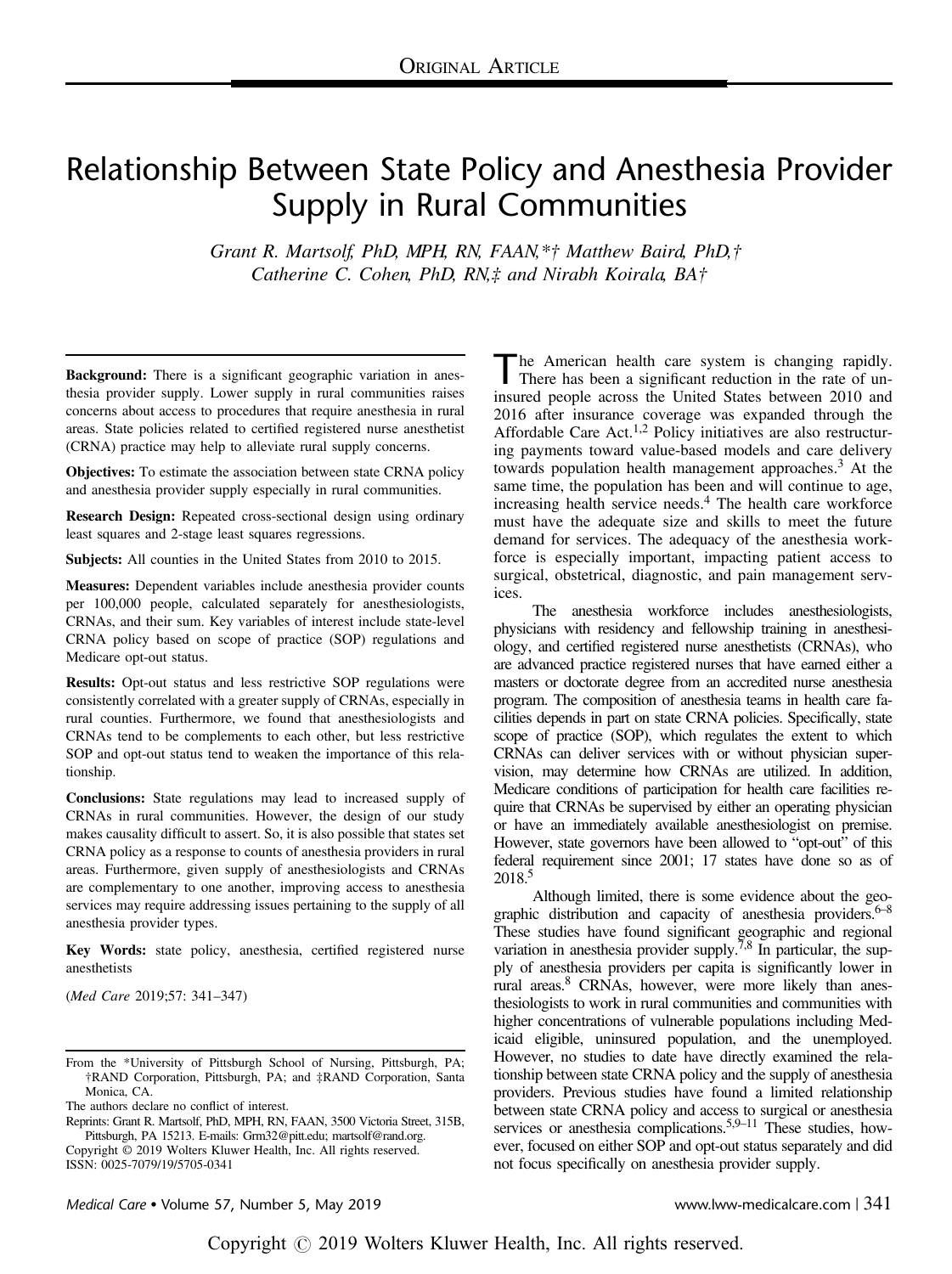In this study, we used national data and multivariate regression models to estimate the association between state CRNA policies and the supply of anesthesia providers, focusing particularly on rural communities. This study may have important implications for state policy decisions with regard to providing access to anesthesia services in rural communities.

# **METHODS**

We used regression analyses to estimate the association between CRNA policy and supply of anesthesia providers across the United States. We also used 2-stage least squares regressions to examine the extent to which anesthesiologist and CRNAs are complements or substitutes to each other and if this relationship changes based on the state policies. The unit of analysis of this study was the county-year and we used data from every county in the United States (excluding territories) for the years 2010–2015.

# Variables

## Dependent Variables of Interest

The dependent variables of interest for this study were counts of anesthesia providers per 100,000 people. The counts were calculated for anesthesiologists alone, CRNAs alone, and the sum of anesthesiologists and CRNAs. We collected these data from the Area Health Resource File (AHRF). In order to minimize the impact of outliers that result from some very small population counties with providers having very large provider per capita rates, we winsorized the per capita rates by setting any value above the 99th percentile equal to the 99th percentile.

### Independent Variables of Interest

The independent variables of interest were indicators of state-level CRNA policy. These variables were constructed using states' SOP regulations and Medicare opt-out status. State SOP was designated as either (1) high restrictive or (2) medium or low restrictive. In states where SOP was different across inpatient and ambulatory settings, we used the more restrictive regulations of the 2. These categorizations were obtained from the American Association of Nurse Anesthetists (AANA). AANA uses information from nurse practice acts, board of nursing rules, medical practice acts, board of medicine rules, and hospital licensing statutes and rules to determine the extent to which the states require CRNA supervision, collaboration, or direction with physicians. States that are designated as high restrictive require CRNA to have physician supervision; states designated as medium restrictive require collaboration or direction from a physician; states designated as low restriction do not require any physician, collaboration, direction, or supervision.

In addition to state SOP regulations, we designated states as either opt-out or non–opt-out from the Centers for Medicare and Medicaid Services' (CMS) physician supervision requirements.[12,13](#page-6-0) We combined SOP and opt-out into a single variable to categorize the policies of each state. Of note, there were no states that had high restrictive SOP but had opted out, so this category was not included. The states were designated as (1) high restrictive non–opt-out, (2) medium to low restrictive non–opt-out, and (3) medium to low restrictive opt-out. We combined medium and low restrictive due to the small number of states in some categories. In the regression equations, high restrictive SOP, non–opt-out was used as the referent category.

We used rurality to contrast the regression coefficients for the overall sample as well as limited to rural counties. Rurality for a county is defined using the Rural-Urban Continuum (RUCC) codes, for values 7 (Nonmetro—Urban population of 2500–19,999, not adjacent to a metro area), 8 (Nonmetro—Completely rural or <2500 urban population, adjacent to a metro area), and 9 (Nonmetro—Completely rural or <2500 urban population, not adjacent to a metro area). These variables are available in AHRF.

# **Covariates**

We included a number of key covariates in the models. First, we had variables measuring local availability of anesthesia provider training. We calculated (1) the count of anesthesiology residency matches, (2) medical school enrollees, and (3) new CRNA graduates within various radii of the centroid of each county (20 miles, 50 miles, 100 miles, and 200 miles). The variables were measured as per 100,000 population. We geocoded the addresses of the training programs using the Google Maps Application Programming Interface (API) and then used the "geopy" package in Python to calculate driving distance between county centroids and each program. These data were collected from the National Residency Matching Program, Association of American Medical Colleges, American Association of Colleges of Osteopathic Medicine, and National Board of Certification and Recertification for Nurse Anesthetists.

We also included variables describing health care–related characteristics in each county (percent of population on Medicare, hospital beds per capita, percent of population on Medicaid, Medicare advantage penetration rate, and the percent of the population under age 65 with no health insurance). We also included variables that controlled for local demographics (the population density, that is, persons per square mile, and the proportions of county populations that were over age 65, college graduates, Black, and Hispanic). These data were retrieved from AHRF.

We also included variables to control for local economic conditions, including the percent of the population under the federal poverty line, the unemployment rate in the county, average earnings of hospital workers in the county, and whether the local economy is dominated by one of the following industries: farming, mining, manufacturing, federal/state government, or recreation. These data were retrieved from AHRF and from the Bureau of Labor Statistics.

Finally, we included variables that controlled for community characteristics that may attract health providers to a county, including housing costs, local school quality, local property and violent crime rates, and the extent of local amenities, such as museums. These variables were retrieved from the American Community Survey, Inter-University Consortium for Political and Social Research, and ZIP Code Business Patterns data.

### Analysis

In order to estimate the relationship between the state CRNA policy and the anesthesia provider supply, we fit a series of

342 | www.lww-medicalcare.com Copyright © 2019 Wolters Kluwer Health, Inc. All rights reserved.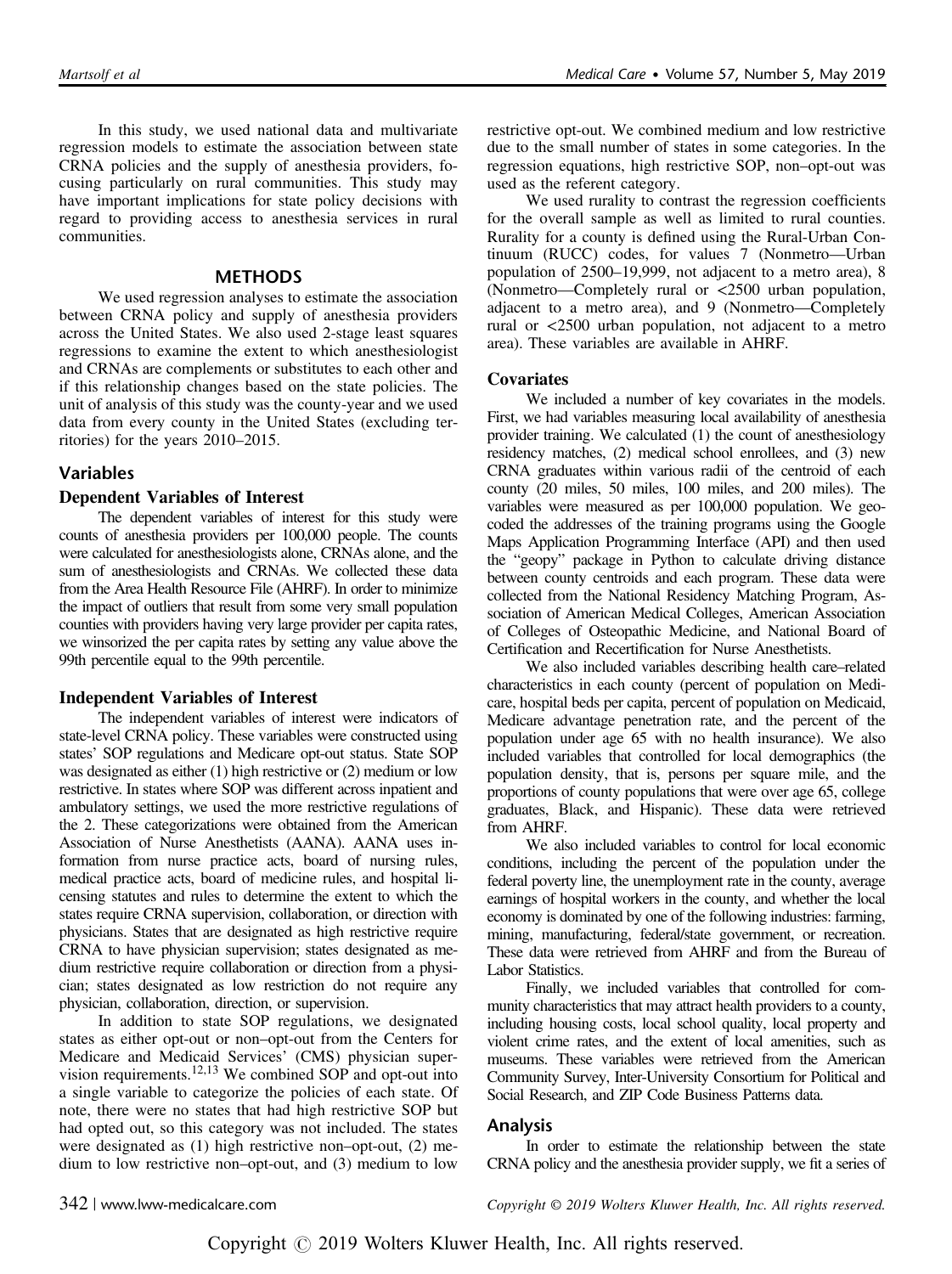ordinary least squares regression equations. We fit separate regression equations for total providers per 100,000 population as the dependent variables for the following 3 groups of providers: CRNAs, anesthesiologists, and total anesthesia providers (CRNAs and anesthesiologists). We ran separate models using data from all counties in the United States as well as rural counties only. Given the cross-sectional approach, the models are implicitly constructed as a series of repeated cross-sections. Other studies estimating the effect of state CRNA policy used a difference-in-differences approach to compare outcomes in states before and after a policy change to states that did not change their policies.<sup>5,10,11</sup> However, during the years of anesthesia provider data that we have available, there were no changes in SOP regulations and only a single state (Kentucky in 2012) changed their opt-out designation. Therefore, the causal interpretation of effect estimates of the key state policies relies on our models including all variables that are correlated both with state regulations and anesthesia provider supply. It was thus important that we had strong control variables such that we were contrasting like counties and parsing out the differences due to systematic differences in observables that affect both provider counts and CRNA policy. However, as a sensitivity check, we did perform difference-in-difference regression based on Kentucky opting out in 2012.

Finally, we also examined the extent to which anesthesiologist and CRNAs are complements or substitutes to each other and if this relationship changes based on the state policies. To do this, we included anesthesiologists as covariates in the CRNA models and vice versa, which we refer to in the text and tables as the "other provider" counts. However, these "other provider" variables are endogenous, suffering from simultaneity bias. This is because the local counts of CRNAs likely affect the presence of anesthesiologists, and vice versa. This would bias the estimated coefficients. Given these provider counts are also likely correlated with the anesthesia policy, the simultaneity bias would seep into the estimates on the policy.

In order to allow for us to include the "other provider" counts into our estimates (and allow it to differ by anesthesia policy), we estimated a series of 2-stage least squares or instrumental variables regressions. The equation of interest is the same as the primary model described above, except that we also include the counts of "other providers" per capita interacted with each type of state anesthesia policy (allowing the effect of the other providers to vary depending on the regulatory environment). These interactions are the endogenous variables which we must instrument. In the first-stage equations, we use, as instrumental variables, the per capita counts of anesthesiology residency matches and medical school enrollees per 100,000 people within 20, 50, 100, and 200 miles of the centroid of each county for anesthesiologist counts, and the same interacted with indicators for the anesthesia policy. These instruments likely affect the number of anesthesiologists that end up working in that county (because, for example, they would have established roots in the area), but not the number of CRNAs per capita except through the anesthesiologists per capita in the county. For the model with anesthesiologists per capita as outcome, we instrument the CRNAs per capita interacted with the policy using new CRNA graduates per capita within 20, 50, 100, and 200 miles

of the centroid each county instruments for CRNA counts, also interacted with the anesthesia policy.

The inclusion of the interaction between the other providers with the policy yields an estimate of how, within each type of policy, an increase of an additional anesthesiologist affects the counts of CRNAs and vice versa. A positive coefficient on the interaction suggests that in a state with a given CRNA policy, anesthesiologists and CRNAs are complements, whereas a negative coefficient suggests they are substitutes for each other. This approach also changes the interpretation of the coefficients on the anesthesia policy indicators (not interacted with other providers). Now, the interpretation is the effect of the state policies compared with the reference category (high restrictive) within a county with zero other providers. This in and of itself is an interesting shift in the interpretation and parameters of interest, given that rural communities have relatively few anesthesiologists with many counties having zero.

In all of the analyses, we clustered the SEs by state and year to account for intraclass correlation within the state in a year; other state-level policies and economic trends may shift county counts of anesthesia providers together.

# RESULTS

On average, there are 13.44 total anesthesia providers per 100,000 people ([Table 1\)](#page-3-0) in the United States. Of those, 4.72 per 100,000 were anesthesiologists and 8.73 per 100,000 were CRNAs. Thirty-seven percent of all counties in the United States were rural. We also found that compared with nonrural counties, rural counties had significantly fewer anesthesia providers, 7.72 versus 16.42 per 100,000 people. We found that 32% of the counties were medium or low restrictive SOP, optout, 28% were low or medium restrictive SOP, non–opt-out, and 41% high restrictive, non–opt-out. In [Figure 1,](#page-4-0) we show the distribution of those state CRNA policies. In general, states in the mid-Atlantic and southeast have the most restrictive regulations, while states in the pacific west, the least restrictive.

In [Figure 2](#page-4-0), we show the descriptive statistics for the unadjusted differences in anesthesia provider counts by state CRNA policies and by all counties and rural counties alone. We find that counties in states that have low or medium SOP but have opted out have higher counts of CRNAs per capita than counties in non–opt-out states, especially for rural areas. In contrast, the most restrictive states have higher counts of CRNAs per capita overall, although fewer than the medium to low restrictive opt-out states for rural counties. We find the same trends for overall anesthesia providers. Further, while less restrictive SOP is also associated with fewer anesthesiologists per capita, opt-out status is related to fewer anesthesiologists per capita, unlike CRNAs.

In [Table 2](#page-5-0), we present the results from the ordinary least squares regressions, which provide the main associations with CRNA policies. Each column represents a separate regression. For each case, counties in states with the most restrictive SOP regulations (that are all non–opt-out states) serve as a baseline reference group. We find that across all counties (rural and nonrural), counties in opt-out states with medium or low restrictive SOP regulations have significantly fewer anesthesiologists and total anesthesia providers (−1.689 and −1.419 fewer per 100,000

Copyright © 2019 Wolters Kluwer Health, Inc. All rights reserved. www.lww-medicalcare.com | 343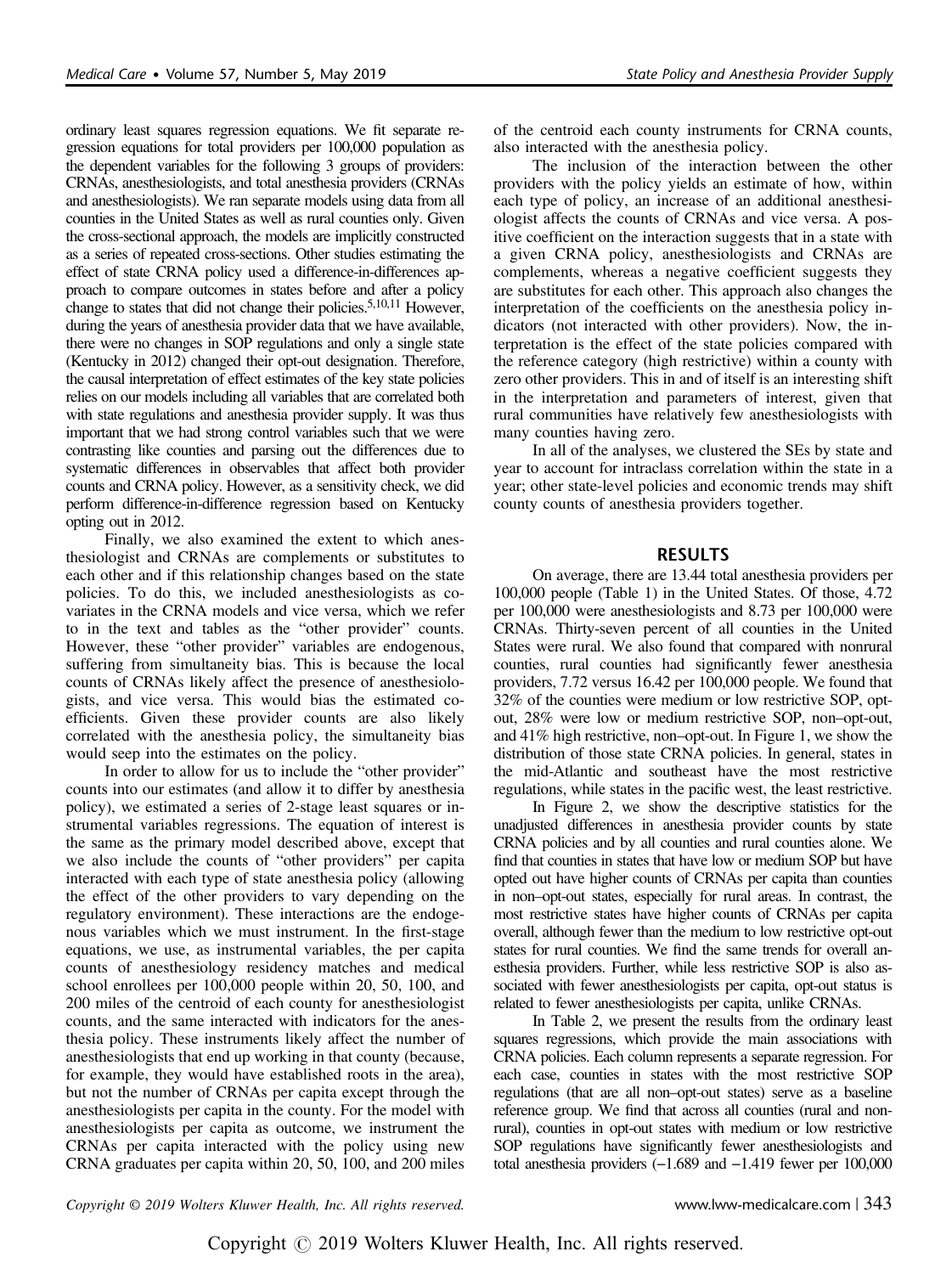<span id="page-3-0"></span>

|                                                                      | Overall            | Nonrural         | Rural            |
|----------------------------------------------------------------------|--------------------|------------------|------------------|
| No. Observations                                                     |                    |                  |                  |
| No. counties in sample.                                              | 3143               | 2006             | 1007             |
| No. county/year observations in sample                               | 18,857             | 12,395           | 6462             |
| Dependent variables                                                  |                    |                  |                  |
| CRNAs per 100,000 people                                             | 8.73 (12.06)       | 10.00 (12.48)    | 6.27(10.80)      |
| Anesthesiologists per 100,000 people                                 | 4.72(7.65)         | 6.42(8.33)       | 1.45(4.64)       |
| Anesthesia providers per 100,000 people                              | 13.44 (16.58)      | 16.42 (17.59)    | 7.72 (12.58)     |
| Key variables of interest $(\%)$                                     |                    |                  |                  |
| Rural/urban continuum scores 1-3                                     | 37.13              | 56.48            | 0.00             |
| Rural/urban continuum scores 4–6                                     | 28.60              | 43.52            | 0.00             |
| Rural/urban continuum scores 7-9                                     | 34.27              | 0.00             | 100.00           |
| High restrictive; non-opt-out                                        | 40.53              | 45.98            | 30.08            |
| Medium and low restrictive; non-opt-out                              | 27.52              | 30.01            | 22.75            |
| Medium and low restrictive; opt-out                                  | 31.95              | 24.01            | 47.17            |
| Covariates                                                           |                    |                  |                  |
| Percent of population on Medicare                                    | 0.16(0.05)         | 0.15(0.04)       | 0.18(0.05)       |
| Hospital beds per 100,000 people                                     | 314.95 (448.19)    | 273.18 (319.13)  | 395.06 (617.34)  |
| Population per square mile                                           | 264.70 (1767.73)   | 391.37 (2169.65) | 21.85 (37.62)    |
| Proportion of population over age 64                                 | $16.9\%$ $(4.4\%)$ | 15.8% (3.8%)     | 19.1% (4.6%)     |
| Percent Medicaid eligible                                            | 0.17(0.06)         | 0.17(0.06)       | 0.18(0.07)       |
| Percent of population below poverty line                             | 0.17(0.06)         | 0.17(0.06)       | 0.18(0.07)       |
| Percent with no health insurance (for below age 65)                  | 0.16(0.06)         | 0.16(0.06)       | 0.18(0.06)       |
| Percent college graduates                                            | 0.20(0.09)         | 0.22(0.10)       | 0.18(0.07)       |
| Unemployment rate                                                    | 0.07(0.03)         | 0.08(0.03)       | 0.07(0.03)       |
| Percent Hispanic                                                     | 0.08(0.13)         | 0.09(0.13)       | 0.07(0.13)       |
| Percent Black                                                        | 0.09(0.14)         | 0.10(0.14)       | 0.06(0.14)       |
| Weighted amenity score (range: $-0.168$ to 0.159)                    | $-0.05(0.05)$      | $-0.04(0.05)$    | $-0.06(0.04)$    |
| Average local earnings for hospital workers                          | \$56,301 (7163)    | \$56,724 (7809)  | \$55,488 (5638)  |
| Medicare advantage penetration rate                                  | 0.19(0.13)         | 0.22(0.13)       | 0.13(0.10)       |
| Property crime rate per 100,000 people                               | 388.14 (286.66)    | 446.40 (285.99)  | 276.39 (252.81)  |
| Violent crime rate per 100,000 people                                | 119.36 (102.89)    | 130.58 (103.65)  | 97.84 (97.91)    |
| School quality score (range: 1–519)                                  | 8.03(16.61)        | 10.50 (19.94)    | 3.30(2.85)       |
| Nonspecialized industry county $(\%)$                                | 39                 | 48               | 23               |
| Farming-dependent county $(\%)$                                      | 14                 | 5                | 31               |
| Mining-dependent county $(\%)$                                       | $\tau$             | 5                | 11               |
| Manufacturing-dependent county (%)                                   | 16                 | 19               | 11               |
| Federal/state government-dependent county $(\%)$                     | 13                 | 15               | 10               |
| Recreation-dependent county $(\%)$                                   | 11                 | 9                | 13               |
| Anesthesiology residency matches within 20 miles per 100,000 people  | 0.52(4.32)         | 0.79(5.30)       | 0.01(0.31)       |
| Anesthesiology residency matches within 50 miles per 100,000 people  | 9.91 (33.31)       | 12.15 (30.49)    | 5.61 (37.78)     |
| Anesthesiology residency matches within 100 miles per 100,000 people | 60.84 (123.56)     | 54.84 (94.52)    | 72.36 (164.98)   |
| Anesthesiology residency matches within 200 miles per 100,000 people | 286.15 (454.98)    | 216.65 (297.02)  | 419.45 (638.64)  |
| Medical school enrollees within 20 miles per 100,000 people          | 80.70 (671.11)     | 98.30 (680.91)   | 46.94 (650.64)   |
| Medical school enrollees within 50 miles per 100,000 people          | 986 (2675)         | 1099 (2455)      | 770 (3040)       |
| Medical school enrollees within 100 miles per 100,000 people         | 5521 (12,127)      | 4601 (9383)      | 7287 (15,988)    |
| Medical school enrollees within 200 miles per 100,000 people         | 23,956 (39,995)    | 17,028 (23,421)  | 37,246 (57,856)  |
| New CRNA graduates within 20 miles per 100,000 people                | 1.03(11.57)        | 1.44 (13.73)     | 0.26(5.33)       |
| New CRNA graduates within 50 miles per 100,000 people                | 17.25 (67.03)      | 18.95 (63.96)    | 13.98 (72.46)    |
| New CRNA graduates within 100 miles per 100,000 people               | 94.26 (211.34)     | 77.82 (151.70)   | 125.78 (291.03)  |
| New CRNA graduates within 200 miles per 100,000 people               | 449.01 (1075.04)   | 300.89 (447.37)  | 733.11 (1692.96) |

Values in each row are either means and SDs (in parentheses) across all counties or proportions of all counties, except for the P-value column, which reports the P-value of a t test of the difference in means or proportions between rural and nonrural counties. All differences are significant at the  $P < 0.001$  except for percent Medicaid eligible which was significant at the  $P < 0.05$  level.

CRNA indicates certified registered nurse anesthetist.

people) compared with the most restrictive states. In contrast, in rural areas, counties in states with medium to low restrictive SOP, non–opt-out have more anesthesiologists and total anesthesia providers (0.392 and 1.234 more per 100,000 people) compared with the most restrictive states. For rural counties with medium and low restrictive SOP, opt-out, we find more CRNAs (1.325 more per 100,000 population) and fewer anesthesiologists (−1.095 fewer per 100,000 people) with no significant change in overall anesthesia provider counts.

In our difference-in-differences sensitivity analysis to examine Kentucky's policy to opt-out, we found no significant effects of CRNA policies.

In [Table 3,](#page-5-0) we provide the results from the instrumental variable models. We first examine the coefficients on the noninteracted anesthesia delivery model, which shows the effects given the county having zero of the other providers. We find for CRNAs in these zero anesthesiologists counties that the effect of being in a state with lower restrictions versus high restrictions is

344 | www.lww-medicalcare.com Copyright © 2019 Wolters Kluwer Health, Inc. All rights reserved.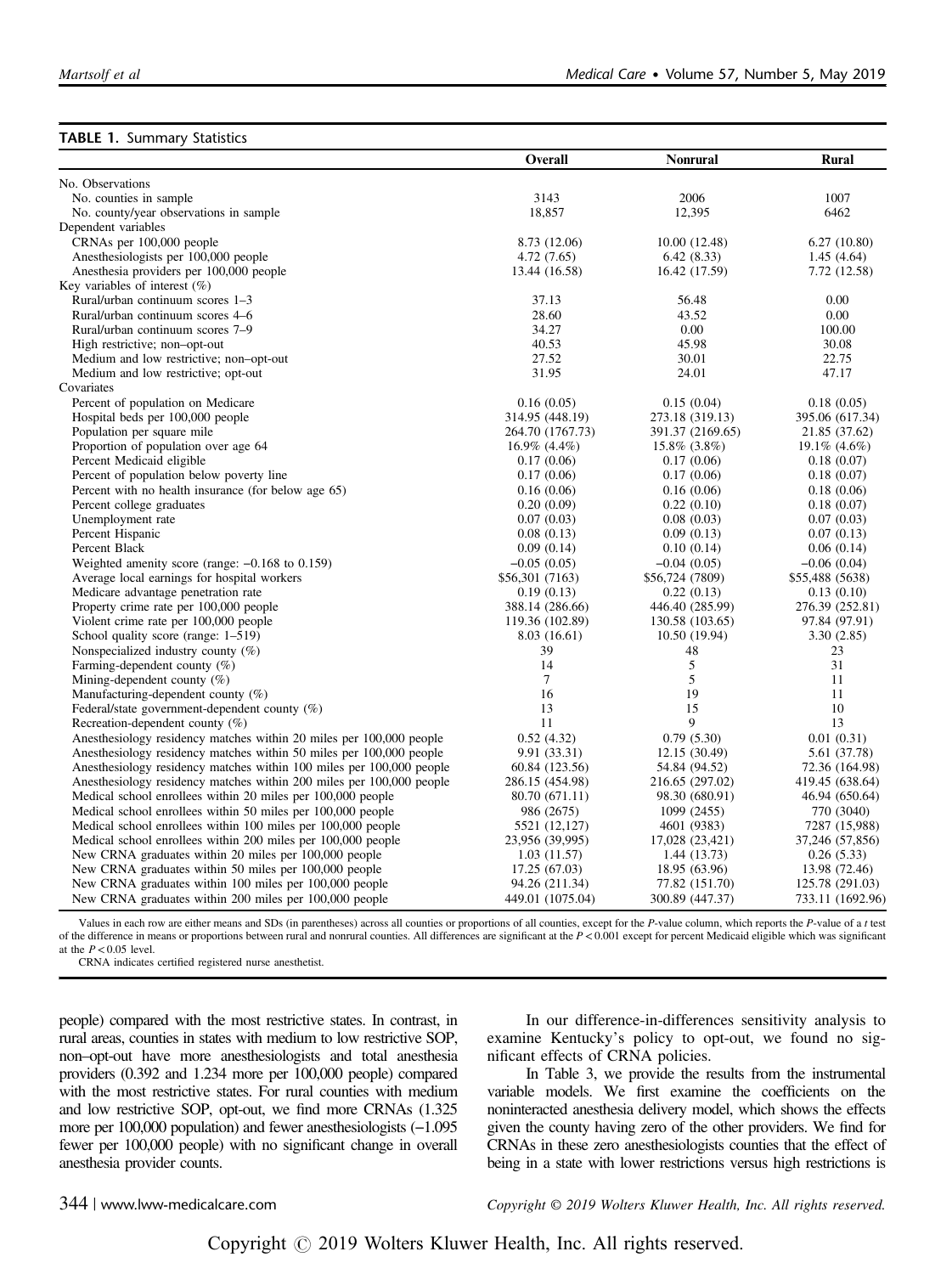<span id="page-4-0"></span>

FIGURE 1. State CRNA Policies. CRNA indicates certified registered nurse anesthetist.

positive (ranging from 1.2 to 3.2 more CRNAs per 100,000 people), both overall and for rural counties. The difference is relatively comparable for rural and all counties. We consistently find positive interactions of the "other providers" variable and the anesthesia delivery model, with the positive effects generally being largest for high restrictive states. For example, in high restrictive states, an increase of one anesthesiologist per 100,000 people is associated with an increase of 0.95 CRNAs per 100,000 people, all else equal. The effect of each additional anesthesiologist on the predicted number of CRNAs is much larger than the effect of each



FIGURE 2. Unadjusted anesthesia provider counts. CRNA indicates certified registered nurse anesthetist.

Copyright © 2019 Wolters Kluwer Health, Inc. All rights reserved. www.lww-medicalcare.com | 345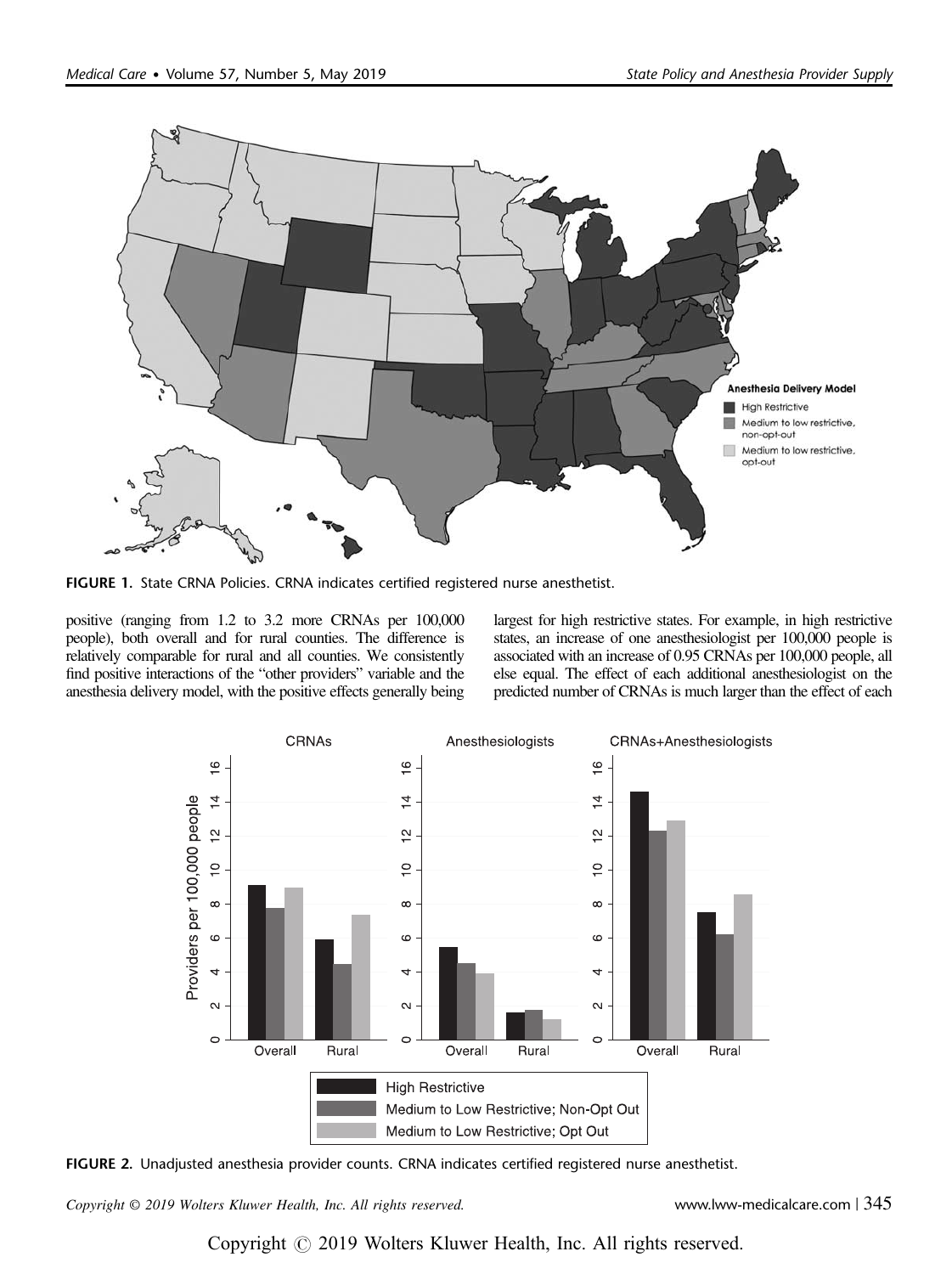|                                              | <b>INDLL 2.</b> Key Coemcients of interest from Ordinary Least Squares Regression of Froviders Fer Capita on Anestriesia Folicy<br><b>All Counties</b> |                                       |                                                                         | <b>Rural Counties</b>                              |                                       |                                                                         |
|----------------------------------------------|--------------------------------------------------------------------------------------------------------------------------------------------------------|---------------------------------------|-------------------------------------------------------------------------|----------------------------------------------------|---------------------------------------|-------------------------------------------------------------------------|
|                                              | <b>CRNA Counts</b><br>Per 100,000<br>People                                                                                                            | Anes. Counts<br>Per 100,000<br>People | <b>Total Anesthesia Provider</b><br><b>Counts Per 100,000</b><br>People | <b>CRNA Counts</b><br>Per 100,000<br><b>People</b> | Anes. Counts<br>Per 100,000<br>People | <b>Total Anesthesia Provider</b><br><b>Counts Per 100,000</b><br>People |
| Medium to low<br>restrictive;<br>non-opt-out | 0.553(0.446)                                                                                                                                           | $-0.372(0.196)$                       | 0.181(0.525)                                                            | 0.843(0.450)                                       | $0.392(0.183)$ *                      | 1.234 (0.554)*                                                          |
| Medium to low<br>restrictive;<br>opt-out     | 0.271(0.459)                                                                                                                                           | $-1.689(0.233)$ **                    | $-1.419(0.549)*$                                                        | $1.325(0.362)$ **                                  | $-1.095(0.244)$ **                    | 0.230(0.517)                                                            |

#### <span id="page-5-0"></span>TABLE 2. Key Coefficients of Interest From Ordinary Least Squares Regression of Providers Per Capita on Anesthesia Policy

Reference category: high restrictive, non–opt-out.

Control variables: CRNA new graduates per 100,000 people within 20, 50, 100, and 200 miles; anesthesiology residency matches per 100,000 people within 20, 50, 100, and 200 miles; medical school enrollees per 100,000 people within 20, 50, 100, and 200 miles; percent of population on Medicare; hospital beds per capita; population per square mile; fraction of population over age 65; percent of population Medicaid eligible; percent of population below the poverty line; percent of population with no health insurance (below age 65); percent of population college graduates; unemployment rate; percent of population Hispanic; percent of population Black; weighted local amenity score; average earnings in hospital industry in the county; Medicare advantage penetration rate; property crime rate; violent crime rate; school quality score; economy-dependent industry specialization indicators (farming, mining, manufacturing, federal/state government, recreation, or nonspecialized); year indicators; rural-urban continuum grouping score; missing observation indicators. SEs in parentheses.

Anes. indicates anesthesiologists; CRNA, certified registered nurse anesthetist.

 $*P < 0.05$ .

 $*$  $P$  < 0.01

additional CRNA on the predicted number of anesthesiologists, especially in rural counties. As noted in the table footnote, the anesthesiologists per capita regression for rural counties (last column in Table 3) relies upon weak instruments.

#### **DISCUSSION**

In this study, we estimated the relationship between state anesthesia policies and supply of anesthesia providers, especially within rural communities. Although the nature of the data and our analysis design prevent us from drawing strong causal conclusions, we have identified a number of important relationships that could have implications for state workforce policy and rural health.

First, we find that rural communities have significantly fewer anesthesia providers than nonrural communities, 8.7 fewer per 100,000 people. This difference represents both fewer CRNAs and anesthesiologists. However, the difference was especially acute for anesthesiologists. We also found that CRNAs comprised over 80% of all anesthesia providers in rural communities. These findings are consistent with previous studies.<sup>8</sup> No studies to date, however, have explicitly examined the extent to which a lower

TABLE 3. Key Coefficients of 2-stage Least Squares (2SLS) Regression of Providers Per Capita on Anesthesia Policy and Anesthesia Policy Interacted With Number of Other Kind of Provider

|                                                                         | <b>All Counties</b>                |                             | <b>Rural Counties</b>              |                             |  |
|-------------------------------------------------------------------------|------------------------------------|-----------------------------|------------------------------------|-----------------------------|--|
|                                                                         | <b>CRNAs Per 100,000</b><br>People | Anes. Per 100,000<br>People | <b>CRNAs Per 100,000</b><br>People | Anes. Per 100,000<br>People |  |
| Medium or low restrictive; non-opt-out                                  | $2.517(1.104)$ *                   | 1.703 (1.195)               | $1.269(0.538)*$                    | 3.147(2.017)                |  |
| Medium or low restrictive; opt-out                                      | $3.366(1.066)$ **                  | 0.546(0.815)                | 1.401 (1.061)                      | 0.196(0.834)                |  |
| Other type workers per capitaxhigh<br>restrictive                       | $0.811(0.306)$ **                  | $0.606(0.138)$ **           | 0.580(0.352)                       | $0.564(0.180)$ **           |  |
| Other type workers per capitaxmedium<br>or low restrictive, non-opt-out | $0.424(0.135)$ **                  | $0.371(0.169)$ *            | 0.0103(0.0410)                     | 0.0869(0.360)               |  |
| Other type workers per capitaxmedium<br>or low restrictive, opt-out     | $0.427(0.215)^{*}$                 | $0.373(0.124)$ **           | 1.431 (0.534)**                    | $0.283(0.0998)$ **          |  |

Instruments in CRNA model: anesthesiology residency matches per 100,000 people within 20, 50, 100, and 200 miles; medical school enrollees per 100,000 people within 20, 50, 100, and 200 miles.

Instruments in anesthesiologist model: CRNA new graduates per 100,000 people within 20, 50, 100, and 200 miles.

Control variables: percent of population on Medicare; hospital beds per capita; population per square mile; fraction of population over age 65; percent of population Medicaid eligible; percent of population below the poverty line; percent of population with no health insurance (below age 65); percent of population college graduates; unemployment rate; percent of population Hispanic; percent of population Black; weighted local amenity score; average earnings in hospital industry in the county; Medicare advantage penetration rate; property crime rate; violent crime rate; school quality score; economy-dependent industry specialization indicators (farming, mining, manufacturing, federal/state government, recreation, or nonspecialized); year indicators; rural-urban continuum grouping score; missing observation indicators.

First-stage regressions for each endogenous variables have F-statistics > 10 for all models and all variables except for the anesthesiologists per capita for rural counties regression, where instrumenting CRNAs per capita for high restrictive states and for medium or low restrictive, opt-out states have F-statistics of 7 and 4.2, respectively.

SEs in parentheses. Anes. indicates anesthesiologists; CRNA, certified registered nurse anesthetist.

 $*P < 0.05$ .

 $*$  $P < 0.01$ .

346 | www.lww-medicalcare.com Copyright © 2019 Wolters Kluwer Health, Inc. All rights reserved.